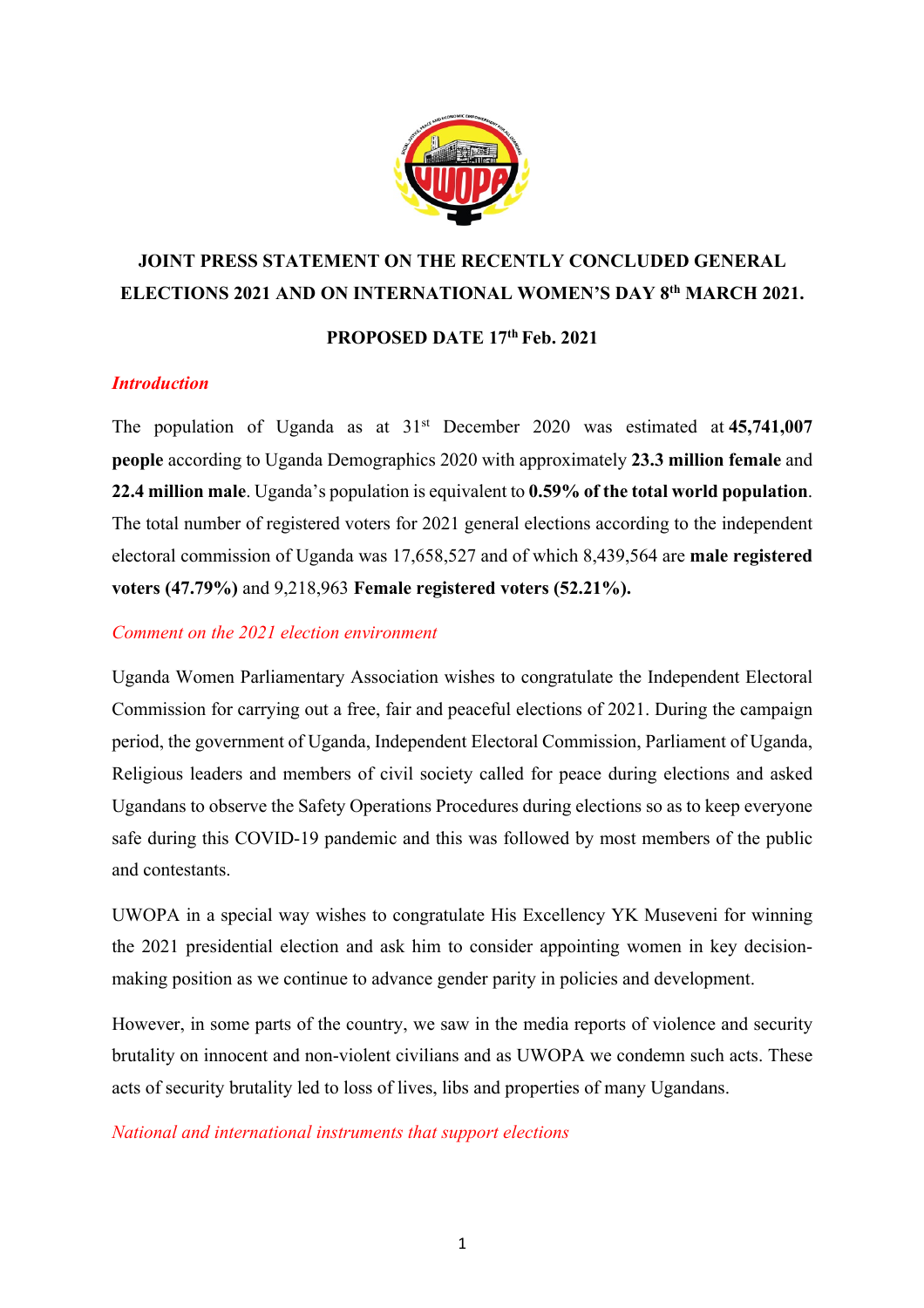Participation in Elections in a democratic society is a principal right and responsibility of citizens. According to the 1995 Constitution of Uganda, power belongs to the people and it is every registered voter's constitutional right to vote a leader of their choice. The Convention on the Elimination of all Forms of Discrimination against Women (CEDAW) is an international instrument and Bill of rights for women that emphasizes the protection of women and girls and also equal inclusion of women in the political processes and in leadership.

Increasingly we have seen women nominate as presidential candidates in general elections in Uganda, Mama Miria Kalule Obote in 2006, Beti Olive Namisango Kamya 2011, Maureen Kyalya in 2016 and Nancy Kalembe in 2021 general elections. Nancy Kalembe came 8<sup>th</sup> out of 11 presidential aspirants and for the first time we have seen a woman, Nabilah Kaggayi Sempala contest for Lord Mayor Kampala City hence the increase in women's participation in Politics to break the glass ceiling in male dominated political position. We are confident that one day a woman will rise to become the president of this country, because we have the number as women.

A total of **636** women were nominated to contest for the District Woman MP seat for the **146**  Districts**, 86** women nominated to contest for directly elected constituencies of which **14** went through **and 34** women nominated for the Special interest group seat and **13** went through. Women's participation in political processes have greatly increased over the years and this is because of the enabling laws and policies that supports mentorship and empowerment of women in Uganda.

A total of 173 (32.89%) women were elected to represent different constituencies in the 11<sup>th</sup> Parliament of Uganda out of **529**MPs and the data is disaggregated as follows; **146** District Women Members of Parliament, out **of 353** direct seats, **14 women** were elected, and **out of 30 seats** for special interest groups, **13 women** were elected. **Under special interest groups; 3** female UPDF representatives two of whom are doctors, **2** female workers representatives, **3** female PWD representatives, **3** female Older person's representatives, **2** female youth representatives.

In this 10<sup>th</sup> Parliament we have 152 Female Members of Parliament of which 20 are on direct seat, we have noted a decrease in numbers of female MPs on direct seat despite the creation of more constituencies for the 11<sup>th</sup> Parliament. We as women need to support our colleagues to build support base in politics and encourage more women to pick interest to contest in the male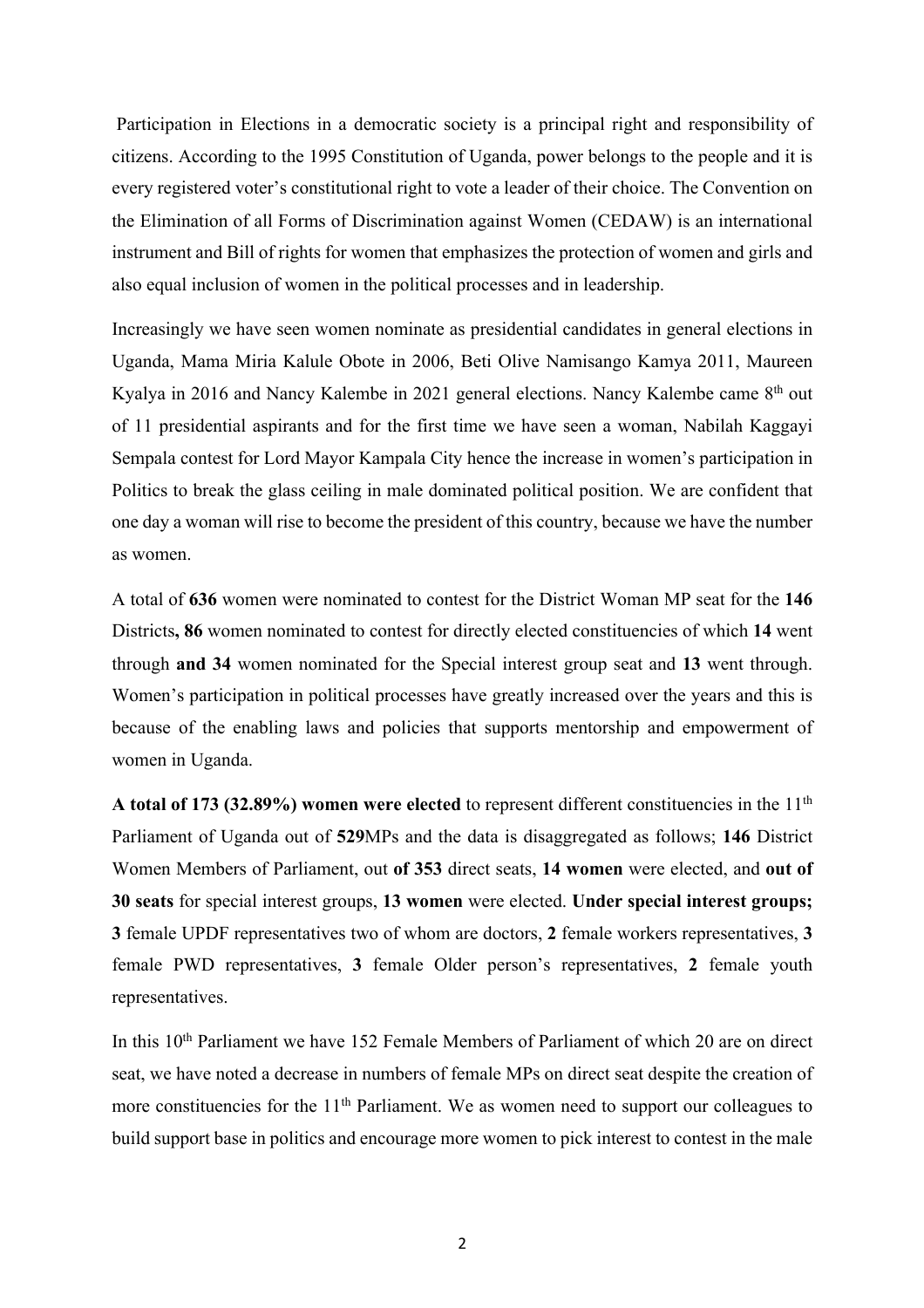dominated positions. The EC should conduct sensitization before elections to break the norms of people thinking that women should only contest on the affirmative action positions.

**International Women's Day**, **8th March 2021 (IWD 2021) this year's theme, "Women in leadership: Achieving an equal future in a COVID-19 world."** The theme celebrates the tremendous efforts by women and girls around the world in shaping a more equal future and recovery from the COVID-19 pandemic.

For many decades, Violence against Women has been prevalent. Every 1 in 3 women have ever been violated hence VAW/G is a global pandemic. Physical and sexual violence are the most prevalent at 50%. According to Makerere Institute for Economic Research Policy.

During the COVID-19 lockdown, many women and girls were violated because they were locked down in homes and spaces together with violent partners, parents and relatives among others with little or no access to safe spaces or shelters and support groups.

The exacerbating factors for women and girls therefore include violence against women and a lack of access to education, economic stress, health services, social protection and information about how to cope with these inequities and injustices amidst covid-19 pandemic and to address the above challenges,

#### **UWOPA therefore demands that;**

- Members of the 11<sup>th</sup> Parliament elects **a Female Speaker** to head the Legislative Arm of government because the executive and judiciary are being headed by men. We have seen for the last 10 years how women have performed in leadership at Parliament, where the Speaker, Leader of Opposition and Government Chief whip are all women.
- His Excellency the President of the Republic of Uganda appoints women in key decision-making position and that we should go beyond the a third if we are to reach gender parity. For example, Judiciary right now has men leading as Chief Justice and Deputy. This has also been evidenced in the executive arm of the government where for a long time no woman has been appointed Vice President of Uganda and none as Prime Minister. We therefore demand that women be appointed in such key positions of leadership.
- That National Unity Platform which has the majority members of opposition for the 11<sup>th</sup> Parliament appoints women in key leadership positions reserved for the oppositions.